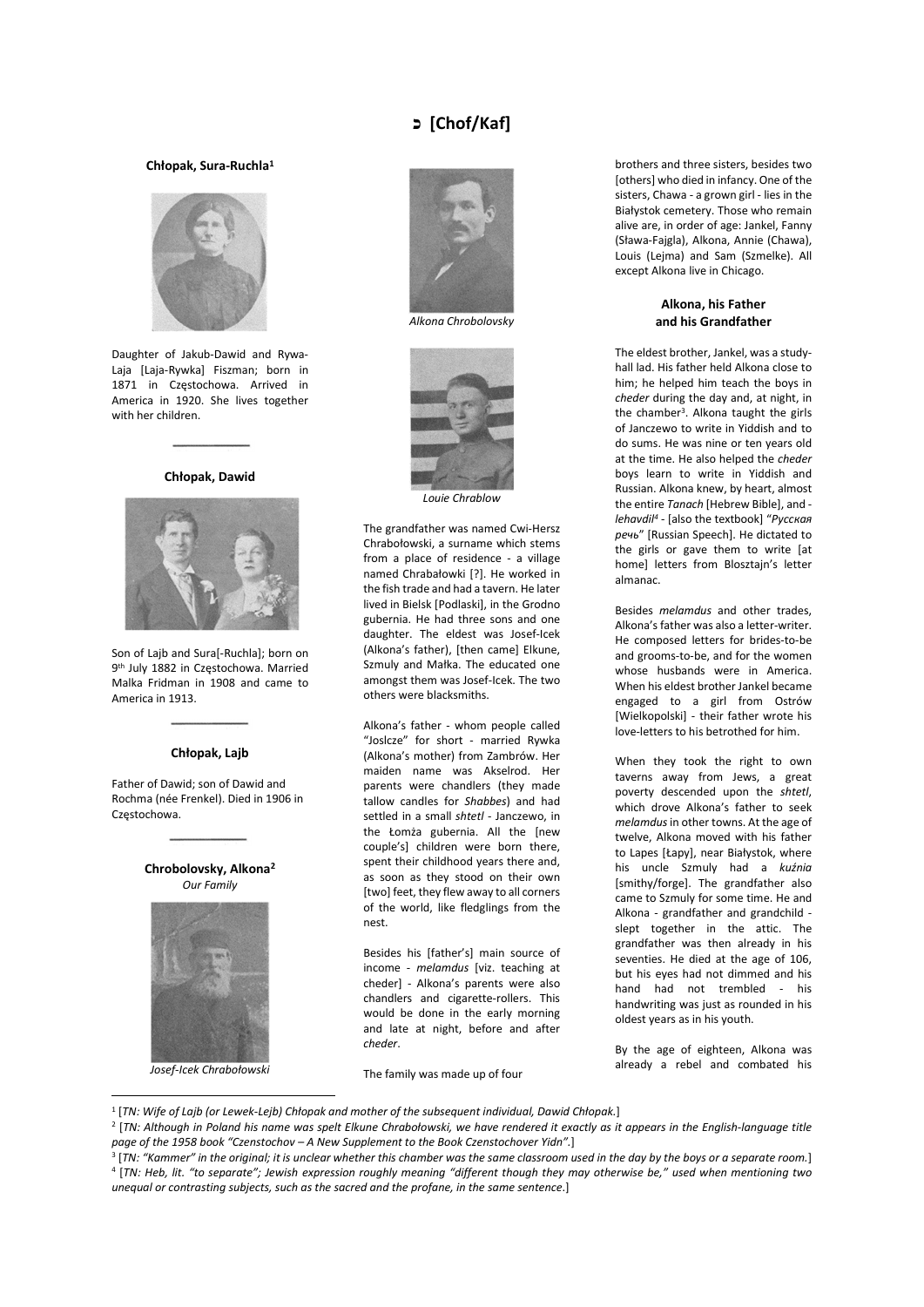father's archaic Yiddishkeit [Judaism]. And, nevertheless, of his whole family, it was Alkona who was his father's and grandfather's [spiritual] heir. He was devoted to his new Yiddishkeit<sup>5</sup> with the same ardour as his father had for his ancient beliefs. Of all his sisters and brothers, he was the one who remained the longest with their father in Częstochowa. A fortnight after Alkona, the last of the family, travelled away to America, their father died.

#### From Janczewo to Częstochowa

Alkona was about fifteen when his father took him to the Dzieczewo [?] train station and sent him almost all the way to Sonspow [?<sup>6</sup>], to a forest near the Kraków border, where a kinsman of his - Juda-Lajb Landau - was a registrar of the woods<sup>7</sup>. This was Alkona's first railway journey on his own. The trip took about three days. He travelled without a ticket.

He spent around three years in the glorious mountain region surrounding Ojców, which is an offshoot of the Carpathian Mountains. Later, he was in Olkusz, Kromołów, Zawiercie and Kamińsk. In every location, he taught the Jewish children - Ivri<sup>8</sup>, Chumash with Rashi<sup>9</sup>, and writing in Yiddish and other languages.

This happened very much against his own will - in his heart, he hated it. His wish had been to teach at a crafts school in Białystok, but his father was afraid that he would stray from the straight path. In the summer, he was an employee in a business in Warsaw. During this entire period, he lived without a passport - which was impossible for him to receive until after [completing] military service.

Later, Alkona's father arrived in Zawiercie, where he continued working as a *melamed*. The whole family gathered in Zawiercie. From there, in the summer of 1905, they moved to Częstochowa. The parents were left in

the cemetery there, and all the children wandered off to America.

## Sister Fanny - Mother's Representative

The first to leave Częstochowa, in 1908, for America, was Fanny. Then Annie, Louie and Sam travelled to her and, afterwards, Alkona. After the family grouped together in Zawiercie, Fanny was the representative of their perpetually ailing mother. In America, her house was, for a long time, the family home. Besides the worries and joys of peacetime, she also had two wars to endure. In the First World War, two brothers - Louie and Sam - served in the American army, while Alkona was in the Russian army. During the Second World War, all three of Annie's sons were in Uncle Sam's army and Fanny had enough worries and enough work to bake "cookies" and send "packages"<sup>10</sup> .



Sam Chrablow

It would seem that the father lay great hopes in Alkona and Fanny - he would wake them up at the break of dawn to learn with them.

Fanny - now Fanny Szwarc - was also active in the aid work for Częstochowa. She was in the first group, following the First World War, which supported the kindergartens.

## Reunion of the Family in America

Alkona travelled to America twice. The first time was in 1923, and he returned after spending a year in Chicago. The second time was in 1926, and he then remained in New York - the great Jewish "gathering of the exiles". The large Częstochower family is here - his friends and comrades from 1905, from 1911, and his younger friends and comrades from after the First World War; friends and comrades from Białystok, from Warsaw and from Nowo Radomsko. Here are his cheder mates from Janczewo, with whom Alkona played "little horses<sup>11"</sup> on summer evenings. Here are also his "distant" relatives - his uncle Elkune and auntie Malka's children from Wysokie [Mazowieckie], whom at home he had not even known.

His uncle Elkune, who, due to [Russian] military service, had changed his surname to Kapłan, brought to this world fourteen offspring, [both] sons and daughters. Five of them are in New York and one in South America. Auntie Malka's three daughters - Etla, Frajdka and Chaja [sic Chawa] - are also in America: two of them in New York and the third, Chawa, in Los Angeles.

Who knows if there is anyone left of Grandfather Cwi-Hersz's "pokolenie" [Rus., brood] there [in Poland]? But here, in New York and Chicago, his family is - keinehora - growing, multiplying, and celebrating weddings, brises and bar-mitzvahs.

On these festive occasions, the entire family comes together. They sit around the tables laden with everything good, drink lechaim, and the music plays The Star-Spangled Banner and Ha'Tikvah; Barbaretto [?] and other jazz is played for the young generation, after which

9 [TN: Hebrew Pentateuch with the basic commentary by the medieval French sage, Rabbi Shlomo Yitzchaki.]

<sup>5</sup> [TN: The term "Yiddishkeit" used in the original means both "Judaism" in its religious sense, as above, and "Jewishness", viz. the essence of being Jewish (even if irreligious), as used here.]

<sup>6</sup> [TN: The names of these two localities in the original Yiddish are סשיזשעווע and סאָנספּאָװ respectively, neither of which we have been able to locate; we have rendered the former as "Dzieczewo", which is 140 km SSW of Łomża, but this implies that the Samech (b) with which the name begins is a misprint and should be a Daled  $(7).$ ]

<sup>7</sup> [TN: "Waldschreiber" in the original; Ger. lit. "forest writer", viz. one who registers the amount of tress felled, etc. The only other Yiddish source that we have been able to find which mentions this occupation and gives some details on it, is the Hebrew yizkor book "Sefer Rypin" (1962); see article "The Dawidowicz Family", there, cols. 431-432.]

<sup>8</sup> [TN: Not to be confused with modern-day Ivrit (Hebrew), the term "Ivri" was used in Yiddish in ref. to the study of reading correctly the Hebrew in the prayer-book, which the Rebbe (teacher) would translate to Yiddish.]

 $10$  [TN: Both "cookies" and "packages" are in English in the original, thus the quotation marks.]

<sup>&</sup>lt;sup>11</sup> [TN: The book "Kinder-yurn" (Childhood) by I.D. Berkowitz (Tel-Aviv, 1970) describes this game: two boys would disguise themselves, one as a horse and the other as the driver. The "horse" would hold a rope in his mouth, which the "driver" held in both hands like reins, standing behind him, and both would run all over the courtyard – the driver shouting "Hyah! Hyah!" and the horse whinnying and stomping his hoofs.]